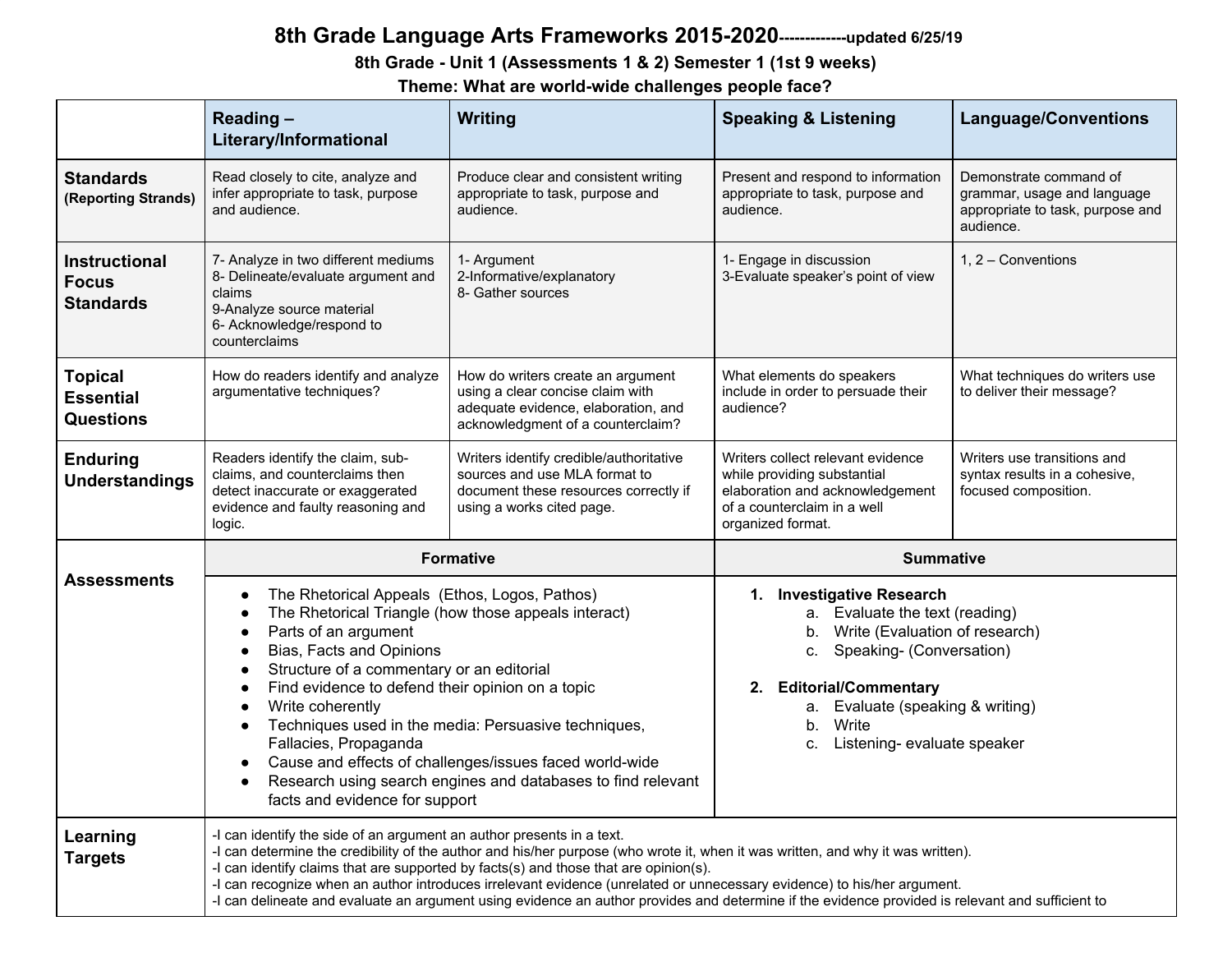|                                         | support the claim.<br>-I can define point of view as how the author feels about the situation/topic of a text.<br>-I can determine an author's point of view (What do I know about the author's opinions, values, and/or beliefs?) and explain his/her purpose for<br>writing the text.<br>-I can analyze how an author acknowledges and responds to conflicting evidence or viewpoints<br>-I can identify a topic that causes or has caused a debate in society.<br>-I can choose a side of the argument and identify reasons that support my choice.<br>-I can determine the credibility of a source (who wrote it, when it was written, and why it was written) and the accuracy of the details<br>presented in the source.<br>-I can support my argument with textual evidence ("word for word" support) found in credible sources.<br>-I can acknowledge counterclaims (opposing claims) in my argument.<br>-I can define common organizational/formatting structures and determine a structure(s) that will allow me to organize my information best.<br>-I can analyze the info, identify vocab specific to my topic, and organize information into broader categories using my chosen structure(s).<br>-I can present my information in a formal style that includes an introduction that previews what is to follow, supporting details, varied<br>transitions (to clarify and create cohesion when I move from one idea to another), and a concluding statement/section that supports<br>the information presented.<br>-I can come prepared with key points and textual evidence to contribute to a discussion.<br>-I can participate in a discussion by posing questions that connect the ideas of several speakers, responding to questions, and elaborating<br>on my own ideas and/or the ideas of others.<br>-I can track the progress of a discussion and recognize when the discussion is getting off-topic.<br>-I can make relevant observations and use my ideas and comments to further the discussion.<br>-I can review the key ideas presented in a discussion, integrate them with my own when warranted (appropriate), and justify my own views<br>based on evidence introduced by others.<br>-I can identify the side of an argument a speaker presents.<br>-I can determine the credibility of a speaker and his/her purpose.<br>-I can identify claims that are supported by fact(s) and those that are opinion(s).<br>-I can evaluate if a speaker's argument is reasonable (sound) using evidence he/she provides to support his/her claims.<br>-I can identify if a speaker has introduced irrelevant evidence when presenting his/her claim. |  |                                    |                                   |  |
|-----------------------------------------|----------------------------------------------------------------------------------------------------------------------------------------------------------------------------------------------------------------------------------------------------------------------------------------------------------------------------------------------------------------------------------------------------------------------------------------------------------------------------------------------------------------------------------------------------------------------------------------------------------------------------------------------------------------------------------------------------------------------------------------------------------------------------------------------------------------------------------------------------------------------------------------------------------------------------------------------------------------------------------------------------------------------------------------------------------------------------------------------------------------------------------------------------------------------------------------------------------------------------------------------------------------------------------------------------------------------------------------------------------------------------------------------------------------------------------------------------------------------------------------------------------------------------------------------------------------------------------------------------------------------------------------------------------------------------------------------------------------------------------------------------------------------------------------------------------------------------------------------------------------------------------------------------------------------------------------------------------------------------------------------------------------------------------------------------------------------------------------------------------------------------------------------------------------------------------------------------------------------------------------------------------------------------------------------------------------------------------------------------------------------------------------------------------------------------------------------------------------------------------------------------------------------------------------------------------------------------------------------------------------------------------------------------------------------------|--|------------------------------------|-----------------------------------|--|
| <b>Vocabulary</b><br><b>Suggestions</b> | Tier <sub>2</sub><br>Paraphrase<br>Acknowledge                                                                                                                                                                                                                                                                                                                                                                                                                                                                                                                                                                                                                                                                                                                                                                                                                                                                                                                                                                                                                                                                                                                                                                                                                                                                                                                                                                                                                                                                                                                                                                                                                                                                                                                                                                                                                                                                                                                                                                                                                                                                                                                                                                                                                                                                                                                                                                                                                                                                                                                                                                                                                             |  | Fallacy                            | Tier <sub>3</sub><br>Counterclaim |  |
|                                         | Tailor<br>Formal/Informal<br>Plagiarize<br>Delineate                                                                                                                                                                                                                                                                                                                                                                                                                                                                                                                                                                                                                                                                                                                                                                                                                                                                                                                                                                                                                                                                                                                                                                                                                                                                                                                                                                                                                                                                                                                                                                                                                                                                                                                                                                                                                                                                                                                                                                                                                                                                                                                                                                                                                                                                                                                                                                                                                                                                                                                                                                                                                       |  | Position<br>Viewpoint<br>Influence | Impact<br>Propaganda              |  |
| <b>Recommended</b><br>Text              | Research site dealing with current issues faced across the world<br><b>Study Sync Skill Lessons in Unit 2:</b><br>Skill- Media in Dear Miss Breed<br>http://www.un.org/en/sections/issues-depth/global-issues-overview/<br>Skill- Media in Nobel Prize Acceptance Speech<br>StudySync Stories/Poems/Texts dealing with some issues faced World-Wide.<br><b>Blast-Twisted Tongues</b><br><b>Skill: Textual Evidence</b><br>Abuela Invents the Zero<br>Skill: Arguments & Claims<br>Home<br>Skill: Reasons & Evidence<br>A Celebration of Grandfathers<br>Mother to Son<br><b>NewsELA- Search current issues</b><br><b>Born Worker</b><br>Mandatory Volunteer Work For Teenagers<br>A Poison Tree                                                                                                                                                                                                                                                                                                                                                                                                                                                                                                                                                                                                                                                                                                                                                                                                                                                                                                                                                                                                                                                                                                                                                                                                                                                                                                                                                                                                                                                                                                                                                                                                                                                                                                                                                                                                                                                                                                                                                                            |  |                                    |                                   |  |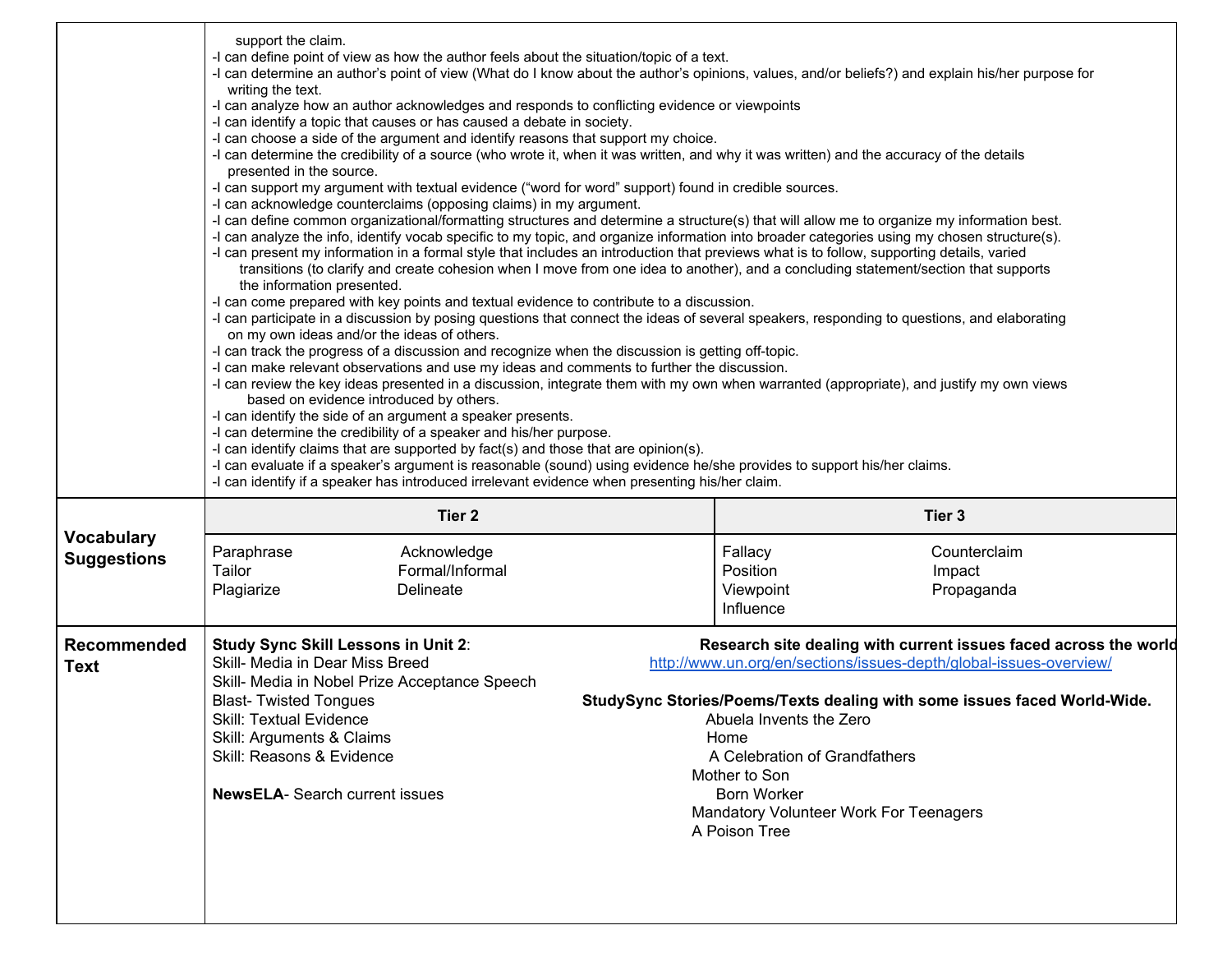#### **ESL resource ESCALATE:**

**Unit 3:** The March Toward Freedom The Language of Freedom., 92–93; from The Grand Mosque of Paris, 98–105; I Want to Be a Freedom Rider, 106–107; Talking About Freedom, 108–111; Joe Bailey's Freedom, 112–117 **Unit 6**: The Value of Work The Language of Working, 218–219; Interview with Babe Secoli from Working, 224–229; What Work Means, 236–239; Mother Jones and the Children's Crusade, 240–245 Detect Faulty reasoning: SE: Reading Toolbox: Features of an Argument, 240; Problem and Solution, 242; Reading an Argument, 254; Writing Activity: Write an Argument, 241; Argument, 255; Listening Toolbox: Listening to an Argument, 241 TE: Reading Toolbox: Features of an Argument, 784; Problem and Solution, 798; Reading an Argument, 831; Writing Activity: Write Both Sides of an Argument, 663; Listening Toolbox: Listening to an Argument, 794 Connect relevant evidence: SE: Reading Toolbox: Using Quotations, 111; Sources, 188; Research Toolbox: Check Your Sources, 195; Writing Activity: Search Terms, 213; Research report: Gather Your Sources, 215; Written Argument: Find Reasons, 257; Reasons and Evidence, 258; Present Strong Evidence, 259; TE: Reading Toolbox: Using Quotations, 351; Sources, 610; Research Toolbox: Check Your Sources, 628; Writing Activity: Search Terms, 693; Research report: Gather Your Sources, 699; Written Argument: Find Reasons, 841; Reasons and Evidence, 844; also see: Writing Activity: Write an Argument, 790; Argument, 834 Transitions: SE: Short Story: Transitions, 89; Informative Essay: Structure, 133, 134; Written Argument: Transitions, 257 TE: Short Story: Transitions, 275; Informative Essay: Structure (subheadings and links between ideas), 417, 420; Written Argument: Transitions, 841 Sentence Structure: SE: Edit, 47, 89, 135, 217, 259; The Sentence and Its Parts, R38, R52; The Structure of Sentences, R56; Writing Complete Sentences, R57 TE: Edit, 140, 282, 428, 710, 852 Evaluate Argument: SE: Reading Toolbox: Features of an Argument, 240; Problem and Solution, 242; Reading an Argument, 254; Writing Activity: Write an Argument, 241; Argument, 255; Listening Toolbox: Listening to an Argument, 241 TE: Reading Toolbox: Features of an Argument, 784; Problem and Solution, 798; Reading an Argument, 831; Writing Activity: Write Both Sides of an Argument, 663; Listening Toolbox: Listening to an Argument, 794 Claim & Support: SE: Written Argument: Find Reasons, 257; Reasons and Evidence, 258; Present Strong Evidence, 259; also see: Writing Activity: Write an Argument, 241; Argument, 255 TE: Written Argument: Find Reasons, 841; Reasons/ Evidence, 844; also see: Writing Activity: Write an Argument, 790; Argument, 834 Analyze presented info: SE: Language Cam Video, 8–9, 55, 96–97, 143, 187, 225 TE: View and Compare and Contrast, 21, 165, 307, 453, 606–607, 735 Sources & Citing: SE: Research Report, 214–217; also see: Reading Toolbox: Reading Toolbox: Using Quotations, 111; Sources, 188; Research Toolbox: Check Your Sources, 195; Writing Activity: Search Terms, 213 TE: Research report: Take notes, Make an outline, 699; also see: Reading Toolbox: Using Quotations, 351; Sources, 610; Research

Toolbox: Check Your Sources, 628; Writing Activity: Search Terms, 693; Research report: Gather Your Sources, 699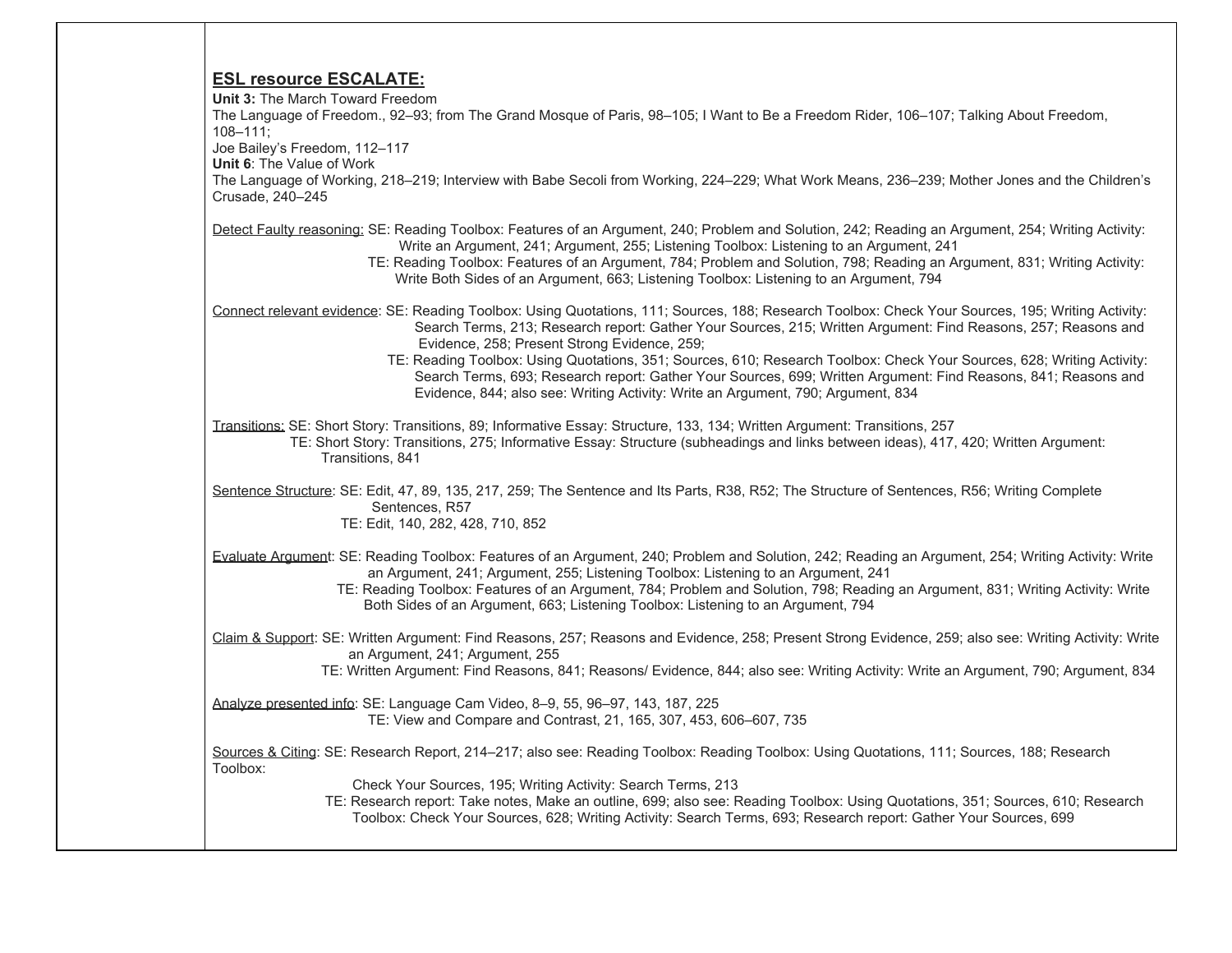## **8th Grade Language Arts Frameworks 2015-2020-------------updated 6/25/19 8th Grade - Unit 2 (Assessments 3 & 4) Semester 1 (2nd 9 weeks) Theme: What are the challenges of heroism?**

|                                                          | Reading-<br>Literary/Informational                                                                                                                                                                                                                                                                                                                                                                                                                                                                                                | Writing                                                                               | <b>Speaking &amp; Listening</b>                                                                                                                                                 | <b>Language/Conventions</b>                                                                         |
|----------------------------------------------------------|-----------------------------------------------------------------------------------------------------------------------------------------------------------------------------------------------------------------------------------------------------------------------------------------------------------------------------------------------------------------------------------------------------------------------------------------------------------------------------------------------------------------------------------|---------------------------------------------------------------------------------------|---------------------------------------------------------------------------------------------------------------------------------------------------------------------------------|-----------------------------------------------------------------------------------------------------|
| <b>Standards</b><br>(Reporting Strands)                  | Read closely to cite, analyze and<br>infer appropriate to task, purpose<br>and audience                                                                                                                                                                                                                                                                                                                                                                                                                                           | Produce clear and consistent writing<br>appropriate to task, purpose and<br>audience. | Present and respond to information<br>appropriate to task, purpose and<br>audience.                                                                                             | Demonstrate command of grammar,<br>usage and language appropriate to<br>task, purpose and audience. |
| <b>Instructional</b><br><b>Focus</b><br><b>Standards</b> | 3 - Analyze events/lines<br>5-Analyze structure                                                                                                                                                                                                                                                                                                                                                                                                                                                                                   | 2 - Informative/Explanatory<br>7- Research<br>8 - Gather evidence                     | 2 - Presentation purpose<br>4-Presentation of information<br>5-Make strategic use of digital media                                                                              | 4 - Meaning of unknown and<br>multiple-meaning words and phrases                                    |
| <b>Topical</b><br><b>Essential</b><br><b>Questions</b>   | How does a reader gain<br>information from a text?                                                                                                                                                                                                                                                                                                                                                                                                                                                                                | How do writers find quality source<br>material and document it properly?              | How can speaking and listening skills<br>improve a person's ability to<br>comprehend and make a claim?                                                                          | How do writers develop informational<br>text?                                                       |
| <b>Enduring</b><br><b>Understandings</b>                 | Readers are informed through<br>the analysis, inference and<br>evaluation of context, text<br>structures and text features.                                                                                                                                                                                                                                                                                                                                                                                                       | Writers integrate multimedia and visual<br>displays to present a claim                | Listeners analyze the main idea and<br>details presented by others to allow<br>for conversation and collaboration to<br>support their position                                  | Writers organize their writing                                                                      |
|                                                          |                                                                                                                                                                                                                                                                                                                                                                                                                                                                                                                                   | <b>Formative</b>                                                                      |                                                                                                                                                                                 | <b>Summative</b>                                                                                    |
| <b>Assessments</b>                                       | Elements of an argument<br>Claim, reasons, evidence, elaboration<br>Fact/Opinion and Bias<br>Evaluate an author's argument/information<br>Evaluate validity/credibility of evidence and information presented in<br>research<br>Include reasoning (elaboration) that helps explain the evidence.<br>Techniques used in the media<br>actively listen to public speeches<br>Structure of broadcasts<br>Elements of an infographic<br>Design and Style Elements/Visual representation of facts<br>Inferencing of charts and pictures |                                                                                       | 1. Infographic<br>a. Research<br>Create<br>b.<br>c. Analyze<br>2. Broadcast<br>Analysis (of Broadcasts)<br>а.<br><b>Write Script</b><br>b.<br>Speaking- present broadcast<br>C. |                                                                                                     |
| Learning<br><b>Targets</b>                               | -I can identify the side of an argument an author presents in a text.<br>-I can determine the credibility of the author and his/her purpose (who wrote it, when it was written, and why it was written).<br>-I can identify claims that are supported by facts(s) and those that are opinion(s).<br>-I can recognize when an author introduces irrelevant evidence (unrelated or unnecessary evidence) to his/her argument.                                                                                                       |                                                                                       |                                                                                                                                                                                 |                                                                                                     |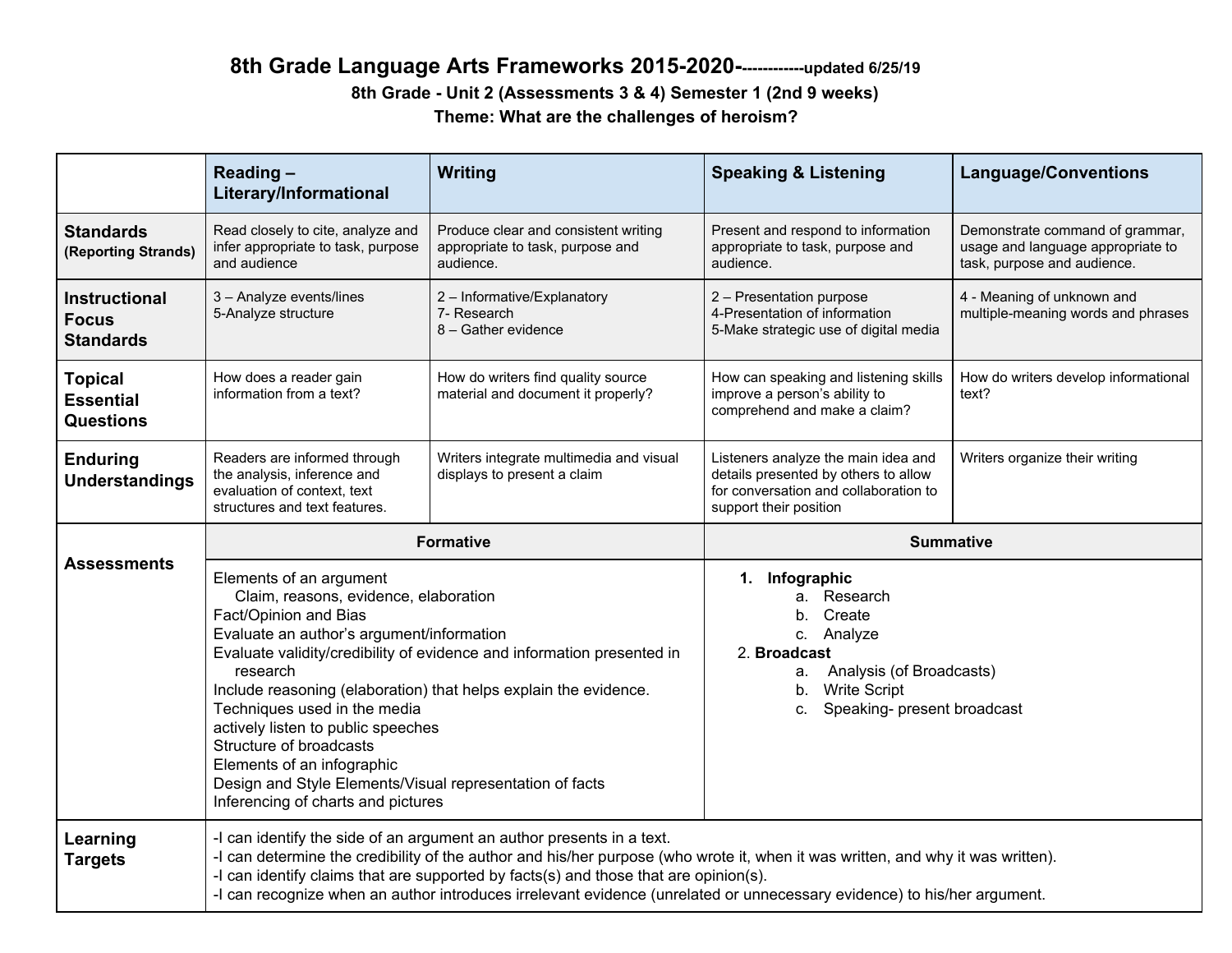|                                         | -I can delineate and evaluate an argument using the evidence an author provides and determine if the evidence provided is relevant and<br>sufficient to support the claim.<br>-I can analyze the structure of a specific paragraph in a text and determine how this paragraph helps to develop or refine a key concept.<br>-I can analyze and explain how the role of particular sentences help to develop and refine the author's key concept.<br>-I can define common organizational/formatting structures and determine a structure(s) that will allow me to organize my information best.<br>-I can analyze the information, identify vocabulary specific to my topic, and organize information into broader categories using my chosen<br>structure(s).<br>-I can present my information in a formal style that includes an introduction that previews what is to follow, supporting details, varied transitions<br>(to clarify and create cohesion when I move from one idea to another), and a concluding statement/section that supports the information<br>presented.<br>-I can come prepared with key points and textual evidence to contribute to a discussion.<br>-I can participate in a discussion by posing questions that connect the ideas of several speakers, responding to questions, and elaborating on<br>my own ideas and/or the ideas of others.<br>-I can track the progress of a discussion and recognize when the discussion is getting off-topic.<br>-I can make relevant observations and use my ideas and comments to further the discussion.<br>-I can review the key ideas presented in a discussion, integrate them with my own when warranted (appropriate), and justify my own views<br>based on evidence introduced by others.<br>-I can determine salient (important/key) points and emphasize then when presenting my claims and/or findings.<br>-I can support my claims and/or findings with relevant evidence, sound valid reasoning, and well-chosen details.<br>-I can present my information in a logical sequence using appropriate eye contact, adequate volume, and clear pronunciation. |  |                                                                                                                                                                                                                                                        |                                                                                                                                                                                             |
|-----------------------------------------|-----------------------------------------------------------------------------------------------------------------------------------------------------------------------------------------------------------------------------------------------------------------------------------------------------------------------------------------------------------------------------------------------------------------------------------------------------------------------------------------------------------------------------------------------------------------------------------------------------------------------------------------------------------------------------------------------------------------------------------------------------------------------------------------------------------------------------------------------------------------------------------------------------------------------------------------------------------------------------------------------------------------------------------------------------------------------------------------------------------------------------------------------------------------------------------------------------------------------------------------------------------------------------------------------------------------------------------------------------------------------------------------------------------------------------------------------------------------------------------------------------------------------------------------------------------------------------------------------------------------------------------------------------------------------------------------------------------------------------------------------------------------------------------------------------------------------------------------------------------------------------------------------------------------------------------------------------------------------------------------------------------------------------------------------------------------------------------------------------------------------------------------|--|--------------------------------------------------------------------------------------------------------------------------------------------------------------------------------------------------------------------------------------------------------|---------------------------------------------------------------------------------------------------------------------------------------------------------------------------------------------|
|                                         | Tier <sub>2</sub>                                                                                                                                                                                                                                                                                                                                                                                                                                                                                                                                                                                                                                                                                                                                                                                                                                                                                                                                                                                                                                                                                                                                                                                                                                                                                                                                                                                                                                                                                                                                                                                                                                                                                                                                                                                                                                                                                                                                                                                                                                                                                                                       |  | Tier 3                                                                                                                                                                                                                                                 |                                                                                                                                                                                             |
| <b>Vocabulary</b><br><b>Suggestions</b> | Inference<br>Justify<br>Purpose<br>Analysis<br>Evaluate<br>Integrate<br>Design                                                                                                                                                                                                                                                                                                                                                                                                                                                                                                                                                                                                                                                                                                                                                                                                                                                                                                                                                                                                                                                                                                                                                                                                                                                                                                                                                                                                                                                                                                                                                                                                                                                                                                                                                                                                                                                                                                                                                                                                                                                          |  | Infographic<br>Multimedia<br>Chart/Graph<br>Pictograph<br><b>Mediums</b><br><b>Text Features</b>                                                                                                                                                       | <b>Broadcast</b><br>Script<br>Cue<br>Vox Pop<br>Piece to Camera<br>Interview                                                                                                                |
| <b>Recommended</b><br>Text              | <b>StudySync BLASTS:</b><br>"On Air"<br>"Reaching the Masses"<br><b>Skill Lesson in Unit 2:</b><br>Skill: Informational Text Structure<br>(Remarks in Memory of the Victims of the Holocaust)<br><b>Skill lesson Unit 3:</b><br>Skill: Textual Evidence (Chasing Lincoln's Killer)<br>NewsELA- Search for news journalism;                                                                                                                                                                                                                                                                                                                                                                                                                                                                                                                                                                                                                                                                                                                                                                                                                                                                                                                                                                                                                                                                                                                                                                                                                                                                                                                                                                                                                                                                                                                                                                                                                                                                                                                                                                                                              |  | Anne Frank<br>Boy in the Striped Pajamas<br>Growing up in Hitler's Shadow<br>Parallel Journeys<br>Dear Miss Breed<br>Blast: A Model of Courage<br>Paul Revere's Ride<br>Sullivan Ballou Letter<br>The Red Badge of Courage<br>Chasing Lincoln's Killer | StudySync Stories/Poems/ Texts to read and investigate<br>heroic qualities if using this theme. (Your choice) Units 2 & 4<br>Narrative of the Life of Frederick Douglass, An American Slave |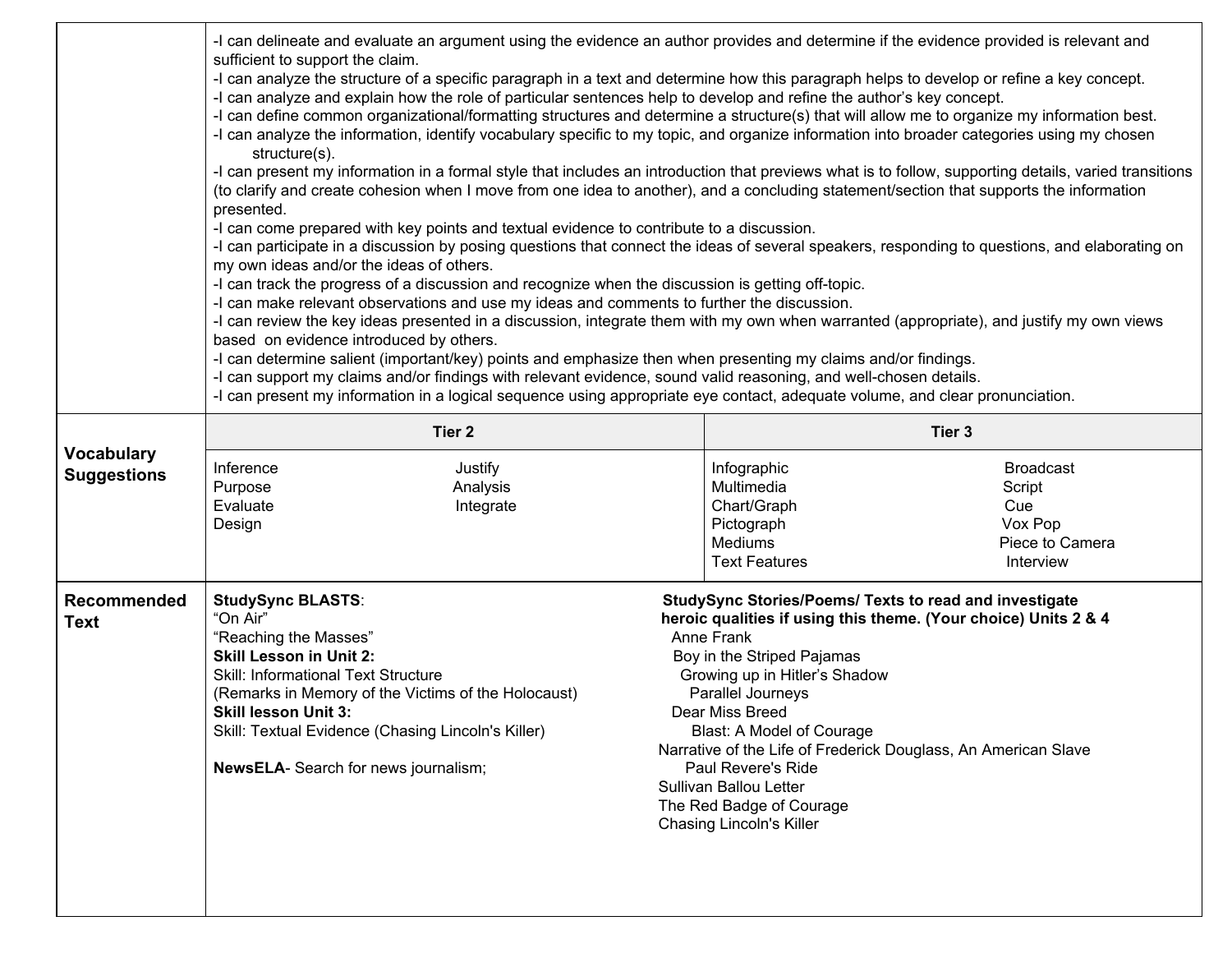#### **ESL resource ESCALATE:**

**Unit 3:** The March Toward Freedom

The Language of Freedom., 92–93; from The Grand Mosque of Paris, 98–105; I Want to Be a Freedom Rider, 106–107; Talking About Freedom, 108–111 Joe Bailey's Freedom, 112–117

**Unit 5**: Personal Legacy

The Language of Legacy, 182–183; Life of the Party from Breaking In, 188–195; The United States Supreme Court, 196–197; "Satchmo"—The Father of Jazz, 198–203; Mahatma Gandhi, 204–211

- Author's Purpose: SE: Research Report, 214–217; also see: Reading Toolbox: Reading Toolbox: Using Quotations, 111; Sources, 188; Research Toolbox: Check Your Sources, 195; Writing Activity: Search Terms, 213
	- TE: Research report: Take notes, Make an outline, 699; also see: Reading Toolbox: Using Quotations, 351; Sources, 610; Research Toolbox: Check Your Sources, 628; Writing Activity: Search Terms, 693; Research report: Gather Your Sources, 699
- Claim & Support: SE: Written Argument: Find Reasons, 257; Reasons and Evidence, 258; Present Strong Evidence, 259; also see: Writing Activity: Write an Argument, 241; Argument, 255

TE: Written Argument: Find Reasons, 841; Reasons/ Evidence, 844; also see: Writing Activity: Write an Argument, 790; Argument, 834

Relevance of evidence: SE: Written Argument: Reasons and Evidence, 257, 258; also see: Writing Activity: Write an Argument, 241; Argument, 255 TE: Written Argument: Reasons and Evidence, 844; also see: Writing Activity: Write an Argument, 790; Argument, 834

Text Structure/Purpose: SE: Reading Toolbox: Determining Author's Purpose, 98; Features of an Argument, 240; Problem and Solution, 242; Reading an Argument, 254; Writing Activity: Write an Argument, 241; Argument, 255

 TE: Reading Toolbox: Author's Purpose, 312; Reading Toolbox: Features of an Argument, 784; Problem and Solution, 798; Reading an Argument, 831; Writing Activity: Write Both Sides of an Argument, 663; Listening Toolbox: Listening to an Argument, 794

Discussion: SE: Speaking Toolbox: Use Academic Language, 121; Group Discussion, 212; Listening Toolbox: Active Listening, 29, 117, 131, 165, 213; Collaborative Discussion (informational text), 20, 23, 29, 33, 59, 75, 104, 111, 116, 121, 154, 161, 165, 195, 203, 231, 237, 240, 246; Collaborative Discussion (narrative text), 14, 42, 61, 67, 71, 84, 107, 130–131, 149, 157, 174, 197, 212, 235, 254; Speaking Activity: Discussion, 43

 TE: Active Listening, 81, 372, 410, 527, 693; Listening to an Argument, 794; Collaborative Discussion (examples), 21, 35, 56, 64, 100, 118, 179, 192, 193, 223, 260, 300, 324, 351, 406, 446, 453, 486, 499, 527, 606, 623, 640, 63, 659, 686, 728, 735, 751, 767, 779, 784, 808

Conjunctions: SE: Conjunctions, R37, R40, R53, R55, R56, R58 TE: Conjunctions, 16, 20

Relevant info from digital sources: SE: Research Report, 214–217; also see: Reading Toolbox: Reading Toolbox: Using Quotations, 111; Sources, 188; Research Toolbox: Check Your Sources, 195; Writing Activity: Search Terms, 213

 TE: Research report: Take notes, Make an outline, 699; also see: Reading Toolbox: Using Quotations, 351; Sources, 610; Research Toolbox: Check Your Sources, 628; Writing Activity: Search Terms, 693; Research report: Gather Your Sources, 699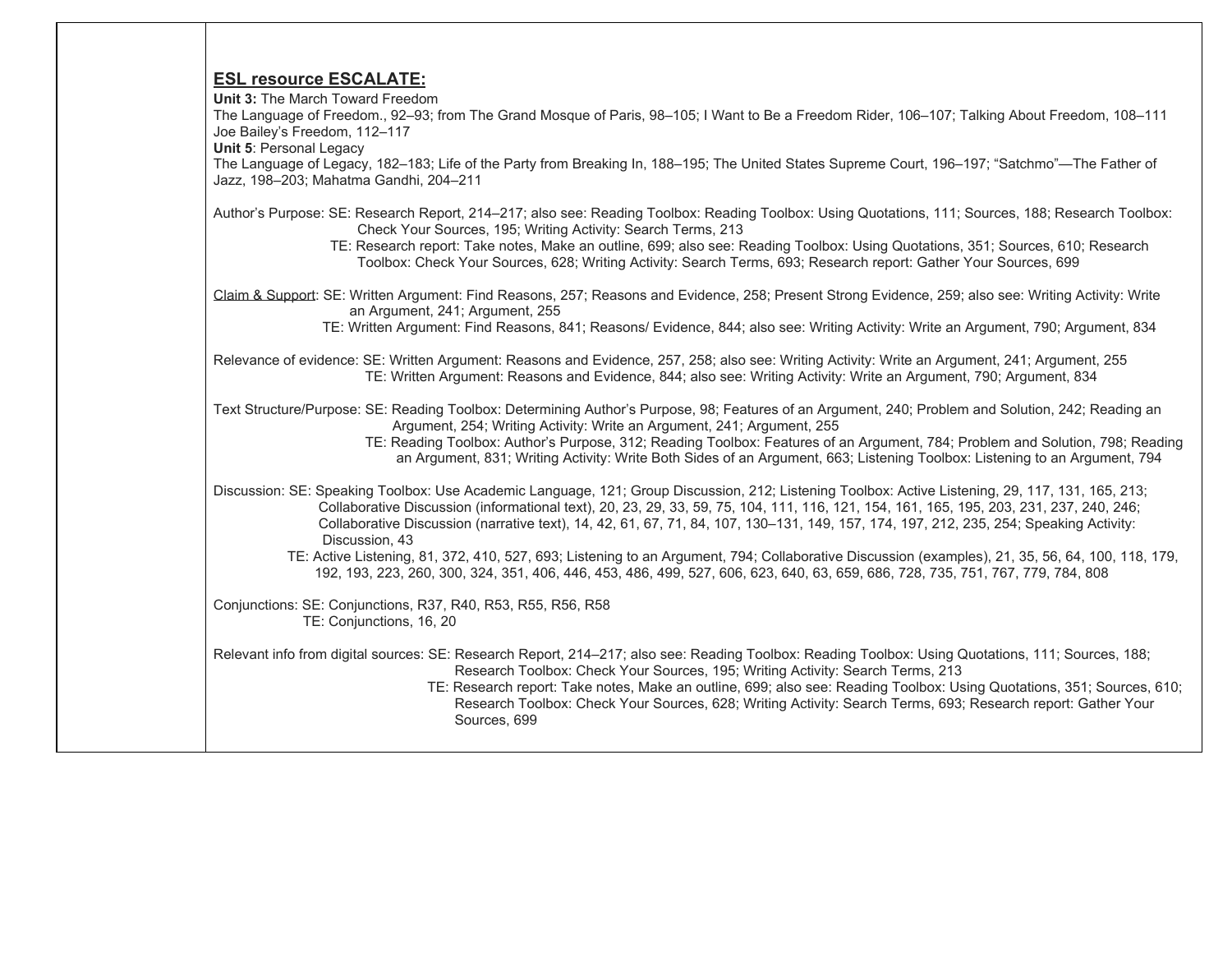## **8th Grade ELA Frameworks 2015-2020-------------updated 6/25/19**

**8th Grade - Unit 3 (Assessments 5&6) Semester 2 (1st nine weeks)**

**Theme: How does understanding challenges of the past influence the future?**

|                                                          | Reading-<br>Literary/Informational                                                                                                                                                                                                                                                                                                                                                                                                                                                                                                                    | <b>Writing</b>                                                                        | <b>Speaking &amp; Listening</b>                                                                                                                                                                                                                      | <b>Language/Conventions</b>                                                                             |  |
|----------------------------------------------------------|-------------------------------------------------------------------------------------------------------------------------------------------------------------------------------------------------------------------------------------------------------------------------------------------------------------------------------------------------------------------------------------------------------------------------------------------------------------------------------------------------------------------------------------------------------|---------------------------------------------------------------------------------------|------------------------------------------------------------------------------------------------------------------------------------------------------------------------------------------------------------------------------------------------------|---------------------------------------------------------------------------------------------------------|--|
| <b>Standards</b><br>(Reporting Strands)                  | Read closely to cite, analyze and infer<br>appropriate to task, purpose and<br>audience.                                                                                                                                                                                                                                                                                                                                                                                                                                                              | Produce clear and consistent<br>writing appropriate to task,<br>purpose and audience. | Present and respond to information<br>appropriate to task, purpose and audience                                                                                                                                                                      | Demonstrate command of grammar,<br>usage and language appropriate to<br>task, purpose and audience.     |  |
| <b>Instructional</b><br><b>Focus</b><br><b>Standards</b> | 4-Determine meanings of<br>words/phrases (figurative language)<br>5- Analyze in detail the structure of a<br>specific paragraph in a text, including<br>the role of particular sentences in<br>developing and refining a key<br>concept.                                                                                                                                                                                                                                                                                                              | 2- Explanatory/Analysis                                                               | 2 - Presentation purpose                                                                                                                                                                                                                             | 1-English grammar and usage<br>2- Conventions                                                           |  |
| <b>Topical</b><br><b>Essential</b><br><b>Questions</b>   | How does an author use poetic<br>devices to create meaning and tone?                                                                                                                                                                                                                                                                                                                                                                                                                                                                                  | How can a writer use<br>evidence and reasoning to<br>support a thesis?.               | How does an author use arrangement of<br>words to create meaning?                                                                                                                                                                                    | What literary elements does a writer<br>use to engage and inform a reader of<br>their intended purpose? |  |
| <b>Enduring</b><br><b>Understandings</b>                 | Choice and placement of words<br>and phrases can help create<br>meaning.                                                                                                                                                                                                                                                                                                                                                                                                                                                                              | Writers use word nuances to<br>alter the readers'<br>interpretation of the text       | Understand how to write an analysis<br>essay.                                                                                                                                                                                                        | Writers use transitions and syntax<br>results in a cohesive, focused<br>composition.                    |  |
|                                                          | <b>Formative</b>                                                                                                                                                                                                                                                                                                                                                                                                                                                                                                                                      |                                                                                       | <b>Summative</b>                                                                                                                                                                                                                                     |                                                                                                         |  |
| <b>Assessments</b>                                       | Stories/text about challenges that were faced by people<br>$\bullet$<br>in the past<br>Why writers use various sentence structures<br>$\bullet$<br>Evaluate texts for authors' use of syntax.<br>How author's syntax creates meaning.<br>Include valid evidence from the text<br>Use reasoning to elaborate the evidence<br>Poetic devices: rhyme, repetition, meter, figurative<br>$\bullet$<br>language, allusions, Imagery, tone, analogies, allusions<br>Poetry analysis tools<br>Word choice- figurative/literal, connotative/denotative,<br>etc |                                                                                       | 1. Syntax Analysis<br>d. Evaluate the syntax in text (reading)<br>Write (Analysis of syntax)<br>e.<br>f.<br>Conventions- (in the analysis)<br>2. Poetry Analysis<br>a. Analysis (of Broadcasts)<br>b. Write Script<br>c. Speaking- present broadcast |                                                                                                         |  |
| Learning<br><b>Targets</b>                               | -I can compare (analyze the similarities) and contrast (analyze the differences) structures found in two or more texts.<br>-I can analyze the differing structures of two or more text and determine how the differences affect the overall meaning and style of each text.<br>-I can infer why an author chose to present his/her text using a particular structure.                                                                                                                                                                                 |                                                                                       |                                                                                                                                                                                                                                                      |                                                                                                         |  |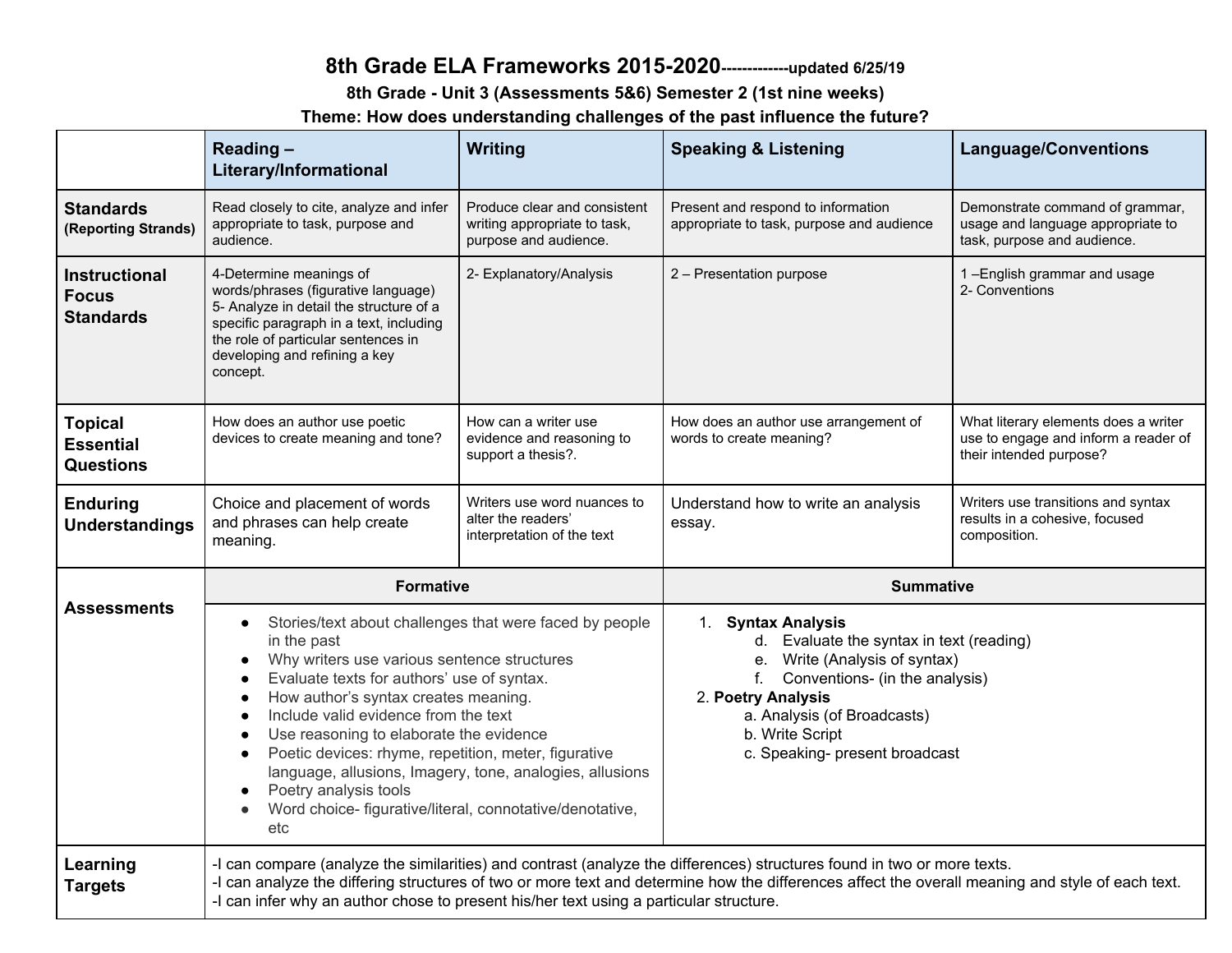|                    | -I can distinguish between literal language and figures of speech.<br>-I can recognize the difference between denotative meanings and connotative meaning.<br>-I can analyze why authors choose specific words to evoke a particular meaning or tone.<br>to other texts).<br>and a concluding statement/section that supports the information presented.<br>-I can determine when to capitalize words (e.g., proper nouns, "I", first word in a sentence).<br>-I can determine when to use a comma or commas to indicate a pause or a break.<br>-I can determine when to use an ellipsis to indicate a pause or a break<br>-I can determine when to use a dash or dashes to indicate a pause or a break<br>-I can use an ellipsis to show when words I am quoting are left out in the middle or at the end of a sentence<br>-I can identify misspelled words and use resources to assist me in spelling correctly.<br>-I can identify and correct inappropriate shifts in verb voice and mood | -I can define and identify various forms of figurative language (e.g., simile, metaphor, hyperbole, personification, alliteration, onomatopoeia).<br>-I can define, identify and analyze authors' use of analogies (comparisons between two things that are similar) and allusions (indirect references<br>-I can define common organizational/formatting structures and determine a structure(s) that will allow me to organize my information best.<br>-I can analyze the info, identify vocabulary specific to my topic, and organize information into broader categories using my chosen structure(s).<br>-I can present my information in a formal style that includes an introduction that previews what is to follow, supporting details, varied transitions, |
|--------------------|-----------------------------------------------------------------------------------------------------------------------------------------------------------------------------------------------------------------------------------------------------------------------------------------------------------------------------------------------------------------------------------------------------------------------------------------------------------------------------------------------------------------------------------------------------------------------------------------------------------------------------------------------------------------------------------------------------------------------------------------------------------------------------------------------------------------------------------------------------------------------------------------------------------------------------------------------------------------------------------------------|----------------------------------------------------------------------------------------------------------------------------------------------------------------------------------------------------------------------------------------------------------------------------------------------------------------------------------------------------------------------------------------------------------------------------------------------------------------------------------------------------------------------------------------------------------------------------------------------------------------------------------------------------------------------------------------------------------------------------------------------------------------------|
|                    | Tier <sub>2</sub>                                                                                                                                                                                                                                                                                                                                                                                                                                                                                                                                                                                                                                                                                                                                                                                                                                                                                                                                                                             | Tier 3<br><b>Syntactical Devices</b><br>Irony                                                                                                                                                                                                                                                                                                                                                                                                                                                                                                                                                                                                                                                                                                                        |
| <b>Vocabulary</b>  | Construct<br>Design                                                                                                                                                                                                                                                                                                                                                                                                                                                                                                                                                                                                                                                                                                                                                                                                                                                                                                                                                                           | Allusion<br>Scheme/Trope                                                                                                                                                                                                                                                                                                                                                                                                                                                                                                                                                                                                                                                                                                                                             |
| <b>Suggestions</b> | Varied<br>Conceptualize                                                                                                                                                                                                                                                                                                                                                                                                                                                                                                                                                                                                                                                                                                                                                                                                                                                                                                                                                                       | Analogy<br>Tone                                                                                                                                                                                                                                                                                                                                                                                                                                                                                                                                                                                                                                                                                                                                                      |
|                    | Illustrate<br>Exemplify                                                                                                                                                                                                                                                                                                                                                                                                                                                                                                                                                                                                                                                                                                                                                                                                                                                                                                                                                                       | Tempo<br>Mood                                                                                                                                                                                                                                                                                                                                                                                                                                                                                                                                                                                                                                                                                                                                                        |
|                    | Adapt<br>Link                                                                                                                                                                                                                                                                                                                                                                                                                                                                                                                                                                                                                                                                                                                                                                                                                                                                                                                                                                                 | Punctuation (ellipses, em-dash, semicolon, etc)<br>Syntax                                                                                                                                                                                                                                                                                                                                                                                                                                                                                                                                                                                                                                                                                                            |
|                    |                                                                                                                                                                                                                                                                                                                                                                                                                                                                                                                                                                                                                                                                                                                                                                                                                                                                                                                                                                                               | Sentence structure (simple, compound, complex, compound-complex)                                                                                                                                                                                                                                                                                                                                                                                                                                                                                                                                                                                                                                                                                                     |
| Recommended        | <b>Study Sync Skill lessons:</b>                                                                                                                                                                                                                                                                                                                                                                                                                                                                                                                                                                                                                                                                                                                                                                                                                                                                                                                                                              | <b>Study Sync Skill lessons:</b>                                                                                                                                                                                                                                                                                                                                                                                                                                                                                                                                                                                                                                                                                                                                     |
| <b>Text</b>        | Skill- VERBS: Active and Passive Voice (grade 8)                                                                                                                                                                                                                                                                                                                                                                                                                                                                                                                                                                                                                                                                                                                                                                                                                                                                                                                                              | Skill- Figurative Language: Paul Revere's Ride                                                                                                                                                                                                                                                                                                                                                                                                                                                                                                                                                                                                                                                                                                                       |
|                    | Skill- SENTENCE STRUCTURE: Simple and Complex                                                                                                                                                                                                                                                                                                                                                                                                                                                                                                                                                                                                                                                                                                                                                                                                                                                                                                                                                 | Skill- Allusion: A Poison Tree                                                                                                                                                                                                                                                                                                                                                                                                                                                                                                                                                                                                                                                                                                                                       |
|                    | sentences (grade 8)                                                                                                                                                                                                                                                                                                                                                                                                                                                                                                                                                                                                                                                                                                                                                                                                                                                                                                                                                                           | Skill- Alliteration, assonance, consonance: Ozymandias (grade 9)                                                                                                                                                                                                                                                                                                                                                                                                                                                                                                                                                                                                                                                                                                     |
|                    | Skill- Commas with Compound sentences (grade 8)<br>Skill- Complex and Compound-Complex Sentences (grade 8)                                                                                                                                                                                                                                                                                                                                                                                                                                                                                                                                                                                                                                                                                                                                                                                                                                                                                    | Skill- Poetic Elements: The Cremation of Sam McGee (grade 7)<br>Skill-Spotlight: Tone (grade 8)                                                                                                                                                                                                                                                                                                                                                                                                                                                                                                                                                                                                                                                                      |
|                    | Skill- SENTENCE STRUCTURE: Run-on Sentences (grade 8)                                                                                                                                                                                                                                                                                                                                                                                                                                                                                                                                                                                                                                                                                                                                                                                                                                                                                                                                         |                                                                                                                                                                                                                                                                                                                                                                                                                                                                                                                                                                                                                                                                                                                                                                      |
|                    |                                                                                                                                                                                                                                                                                                                                                                                                                                                                                                                                                                                                                                                                                                                                                                                                                                                                                                                                                                                               | <b>Study Sync Poems</b>                                                                                                                                                                                                                                                                                                                                                                                                                                                                                                                                                                                                                                                                                                                                              |
|                    | Study Sync Stories/Poems/ Texts to read and investigate                                                                                                                                                                                                                                                                                                                                                                                                                                                                                                                                                                                                                                                                                                                                                                                                                                                                                                                                       | Annabel Lee (unit 1)                                                                                                                                                                                                                                                                                                                                                                                                                                                                                                                                                                                                                                                                                                                                                 |
|                    | how syntax creates meaning (past challenges). Unit 4                                                                                                                                                                                                                                                                                                                                                                                                                                                                                                                                                                                                                                                                                                                                                                                                                                                                                                                                          | The Bells (unit 1)                                                                                                                                                                                                                                                                                                                                                                                                                                                                                                                                                                                                                                                                                                                                                   |
|                    | Narrative of the Life of Frederick Douglass, An American Slave                                                                                                                                                                                                                                                                                                                                                                                                                                                                                                                                                                                                                                                                                                                                                                                                                                                                                                                                | Mother to Son (unit 3)                                                                                                                                                                                                                                                                                                                                                                                                                                                                                                                                                                                                                                                                                                                                               |
|                    | <b>Across Five Aprils</b>                                                                                                                                                                                                                                                                                                                                                                                                                                                                                                                                                                                                                                                                                                                                                                                                                                                                                                                                                                     | Ode to Thanks (unit 3)                                                                                                                                                                                                                                                                                                                                                                                                                                                                                                                                                                                                                                                                                                                                               |
|                    | Paul Revere's Ride                                                                                                                                                                                                                                                                                                                                                                                                                                                                                                                                                                                                                                                                                                                                                                                                                                                                                                                                                                            | Little Boy Lost & Little Boy Found (unit 3)                                                                                                                                                                                                                                                                                                                                                                                                                                                                                                                                                                                                                                                                                                                          |
|                    | Sullivan Ballou Letter                                                                                                                                                                                                                                                                                                                                                                                                                                                                                                                                                                                                                                                                                                                                                                                                                                                                                                                                                                        | A Poison Tree (unit 3)<br>Paul Revere's Ride (unit 4)                                                                                                                                                                                                                                                                                                                                                                                                                                                                                                                                                                                                                                                                                                                |
|                    | The Red Badge of Courage<br><b>Chasing Lincoln's Killer</b>                                                                                                                                                                                                                                                                                                                                                                                                                                                                                                                                                                                                                                                                                                                                                                                                                                                                                                                                   | O Captain My Captain (unit 4)                                                                                                                                                                                                                                                                                                                                                                                                                                                                                                                                                                                                                                                                                                                                        |
|                    | <b>House Divided</b>                                                                                                                                                                                                                                                                                                                                                                                                                                                                                                                                                                                                                                                                                                                                                                                                                                                                                                                                                                          | Jabberwocky (search in Library)                                                                                                                                                                                                                                                                                                                                                                                                                                                                                                                                                                                                                                                                                                                                      |
|                    | Speech to the Ohio Women's Conference: And Ain't I a Woman                                                                                                                                                                                                                                                                                                                                                                                                                                                                                                                                                                                                                                                                                                                                                                                                                                                                                                                                    |                                                                                                                                                                                                                                                                                                                                                                                                                                                                                                                                                                                                                                                                                                                                                                      |
|                    | Civil War Journal                                                                                                                                                                                                                                                                                                                                                                                                                                                                                                                                                                                                                                                                                                                                                                                                                                                                                                                                                                             | NewsELA- Search "Poetry"                                                                                                                                                                                                                                                                                                                                                                                                                                                                                                                                                                                                                                                                                                                                             |
|                    | Gettysburg Address                                                                                                                                                                                                                                                                                                                                                                                                                                                                                                                                                                                                                                                                                                                                                                                                                                                                                                                                                                            | <b>NewsELA-</b> Search for any event from history about the Civil War (will be                                                                                                                                                                                                                                                                                                                                                                                                                                                                                                                                                                                                                                                                                       |
|                    | O Captain! My Captain!                                                                                                                                                                                                                                                                                                                                                                                                                                                                                                                                                                                                                                                                                                                                                                                                                                                                                                                                                                        | analyzing for syntax/description/meaning)                                                                                                                                                                                                                                                                                                                                                                                                                                                                                                                                                                                                                                                                                                                            |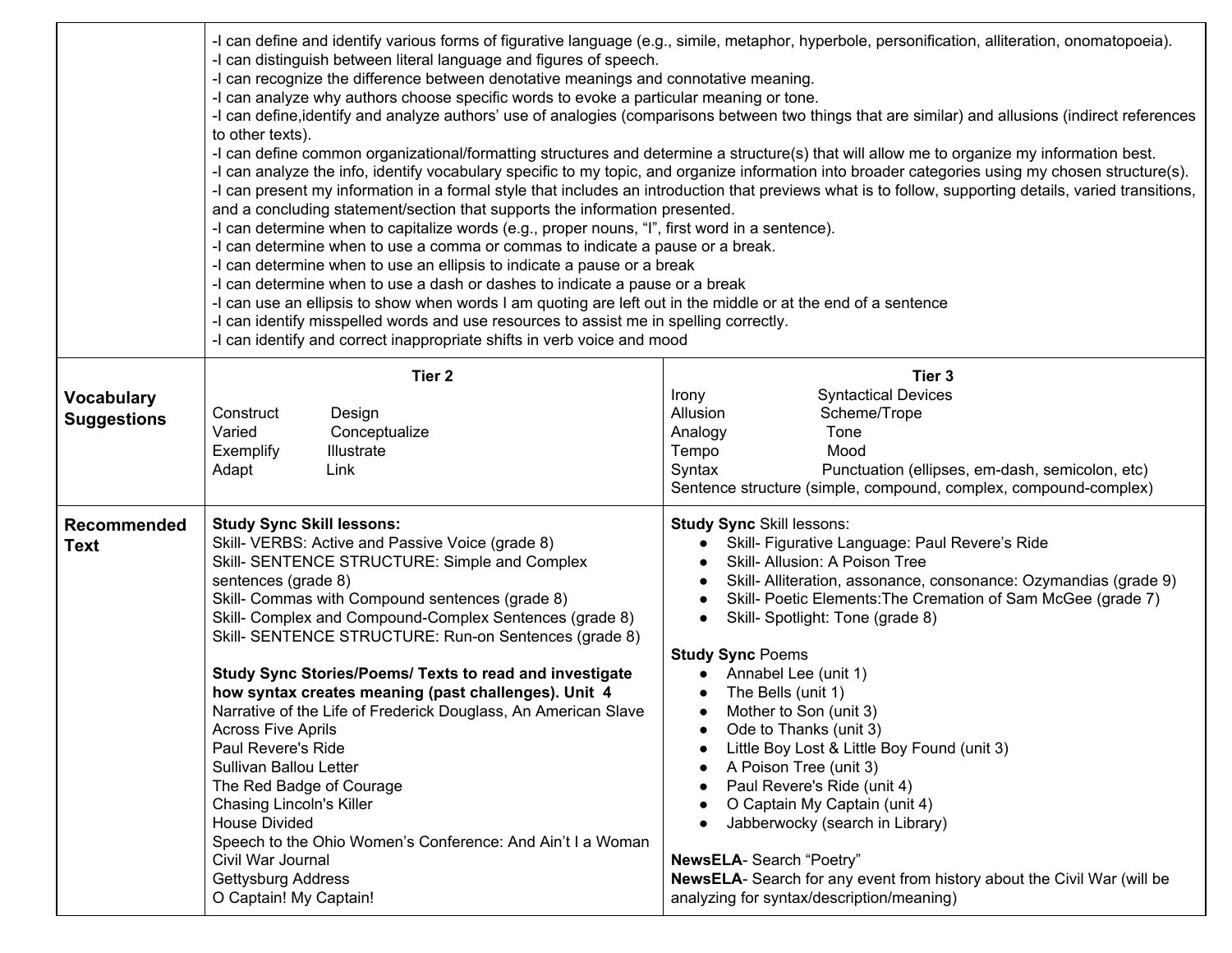#### BLAST- The Civil War BLAST- Fresh Start **ESL resource ESCALATE:**

**Unit 3**: The March Toward Freedom The Language of Freedom., 92–93; from The Grand Mosque of Paris, 98–105; I Want to Be a Freedom Rider, 106–107; Talking About Freedom, 108–111; Joe Bailey's Freedom, 112–117 **Unit 5**: Personal Legacy The Language of Legacy, 182–183; Life of the Party from Breaking In, 188–195; The United States Supreme Court, 196–197; "Satchmo"—The Father of Jazz, 198–203; Mahatma Gandhi, 204–211

Genres: SE: Horror Story, 60–61; Folktale, 156–157; also see: Classic Fiction, 76–85, 122–131, 166–175 TE: Horror Story, 183–185; Folktale, 494–495; also see: Classic Fiction, 246– 253, 392–403, 536–547

Credibility/Reliability: SE: Research Report, 214–217; also see: Reading Toolbox: Reading Toolbox: Using Quotations, 111; Sources, 188; Research Toolbox: Check Your Sources, 195 Writing Activity: Search Terms, 213

 TE: Research report: Take notes, Make an outline, 699; also see: Reading Toolbox: Using Quotations, 351; Sources, 610; Research Toolbox: Check Your Sources, 628; Writing Activity: Search Terms, 693; Research

report:

Gather Your Sources, 699

- Text Structure: SE: Reading Toolbox: Poetic Form, 68; Determining Style Elements: Mood, Tone, and Language Choice, 24; Write an Essay About Your Favorite Genre of Literature, 161
	- TE: Reading Toolbox: Poetic Form, 211; Write an Essay About Your Favorite Genre of Literature, 513

Universal Themes: SE: Setting a Purpose, 76; Writing Activity: Short Response, 84; Comparing Texts (Theme), 235 TE: Why this text? (themes), 231, 537; Close Read: Theme, 236; Vocabulary of Misfortune, 548; Comparing Texts (Theme), 767; Connect Image and Theme, 580, 718; Connecting Word and Theme, 581, 719; Analyze Theme, 683

### **ESL resource ESCALATE:**

Thematic Presentation: SE: Speaking Toolbox: Presentation, 21; Oral Presentations, 155; Speak Out! 29, 71, 75, 85, 105, 117, 121, 131, 161, 165, 175, 212, 241 TE: Speaking Toolbox: Presentation, 57; Speaking Activity: Oral Presentation, 491; Speak Out! 29, 71, 75, 85, 105, 117, 121, 131, 161, 165, 175, 212, 241 Author's Style: SE: Reading Toolbox: Poetic Form, 68; Determining Style Elements : Mood, Tone, and Language Choice, 24; Write an Essay About Your Favorite Genre of Literature, 161 TE: Reading Toolbox: Poetic Form, 211; Write an Essay About Your Favorite Genre of Literature, 513 Read/Write at Grade Level: SE: Reading Toolbox: Determine Central Idea and Details, 104; Summarizing a Text, 33; Summarizing, 198; also see: Making Inferences, 154; Analyzing The Text: Make Inferences, 116, 165; Download (informative), 16, 22, 24, 30, 56, 72, 98, 108, 112, 118, 150, 158, 162, 188, 198, 226, 236, 238, 242; Download (narrative), 10, 34, 60, 62, 68, 76, 98, 106, 122, 144, 156, 166, 196, 210, 232, 248 TE: Reading Toolbox: Determine Central Idea and Details, 324; Summarizing a Text, 100; also see: Making Inferences, 486; Analyzing the Text: Make Inferences, 369, 527; Explore the Topic (examples), 43–45, 50–53, 56–57, 60–61, 64–65, 68–69, 74–78, 81–82, 85–86, 89, 92–95, 100–101, 170–171, 174–176, 179–180, 183, 231–232, 234–237, 242–243, 610–616, 619–620, 623, 628, 631–632, 648–649, 652–656, 659–660, 663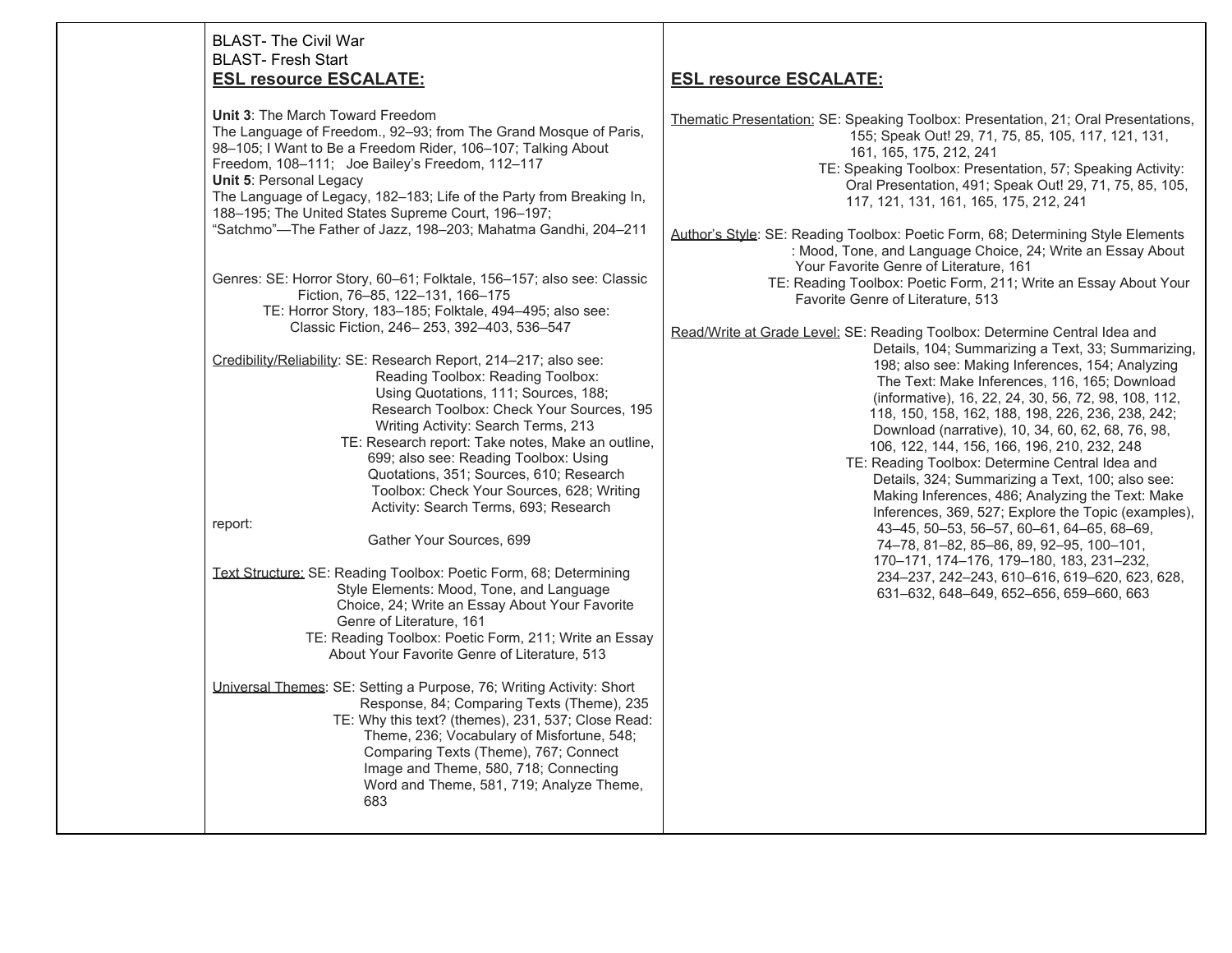## **8th Grade ELA Frameworks 2015-2020-------------updated 6/25/19**

### **8th Grade - Unit 4 (Assessments 7 & 8) Semester 2 (2nd nine weeks)**

**Theme: How does one overcome challenges?**

|                                                          | Reading-<br>Literary/Informational                                                                                                                                                                                                                                                                                                                                                                                       | <b>Writing</b>                                                                                                                                                                  | <b>Speaking &amp; Listening</b>                                                                                                                                                                                                                                                                      | <b>Language/Conventions</b>                                                                                  |
|----------------------------------------------------------|--------------------------------------------------------------------------------------------------------------------------------------------------------------------------------------------------------------------------------------------------------------------------------------------------------------------------------------------------------------------------------------------------------------------------|---------------------------------------------------------------------------------------------------------------------------------------------------------------------------------|------------------------------------------------------------------------------------------------------------------------------------------------------------------------------------------------------------------------------------------------------------------------------------------------------|--------------------------------------------------------------------------------------------------------------|
| <b>Standards</b><br>(Reporting<br>Strands)               | Read closely to cite, analyze and<br>infer appropriate to task, purpose and<br>audience.                                                                                                                                                                                                                                                                                                                                 | Produce clear and consistent<br>writing appropriate to task,<br>purpose and audience.                                                                                           | Present and respond to<br>information appropriate to<br>task, purpose and audience                                                                                                                                                                                                                   | Demonstrate command of grammar,<br>usage and language appropriate to<br>task, purpose and audience.          |
| <b>Instructional</b><br><b>Focus</b><br><b>Standards</b> | 2-Determine a theme or central idea of<br>a text and analyze its development<br>3- Analyze characters/events<br>6 - Analyze point of view                                                                                                                                                                                                                                                                                | 1- Explanatory/Analysis<br>3 - Narrative<br>5 - Writing Process                                                                                                                 | 1 - Prepare and participate                                                                                                                                                                                                                                                                          | 3 - knowledge of language and its<br>conventions<br>2- Conventions<br>5-Figurative language<br>6-Word choice |
| <b>Topical</b><br><b>Essential</b><br><b>Questions</b>   | How do readers analyze a variety of<br>eras and genres of literature?                                                                                                                                                                                                                                                                                                                                                    | How do writers organize narrative<br>pieces?                                                                                                                                    | How do writers use literary elements<br>and devices in their writing?                                                                                                                                                                                                                                | How does point of view impact a<br>reader's interpretation?                                                  |
| <b>Enduring</b><br><b>Understanding</b><br>s             | Readers identify universal themes that<br>can be examined through literary<br>analysis.<br>Understand how the various genres<br>are alike and different.                                                                                                                                                                                                                                                                 | Writers craft their text using tone, mood,<br>and point of view to develop the theme.<br>Understand how authors use<br>elements of suspense to create<br>anxiety in the readers | A text provides the landscape of the<br>character or event which allows a<br>reader to question and investigate the<br>event and people.<br>Understand how a genre can be<br>used to best communicate a<br>theme                                                                                     | Readers can determine author's<br>purpose and theme by identifying and<br>evaluating the point of view.      |
|                                                          | <b>Formative</b>                                                                                                                                                                                                                                                                                                                                                                                                         |                                                                                                                                                                                 | <b>Summative</b>                                                                                                                                                                                                                                                                                     |                                                                                                              |
| <b>Assessments</b>                                       | The definition of a theme and a universal theme.<br>Various archetypes<br>Characterization<br>How the theme is developed in various genres.<br>The elements of various genres<br>Literary<br>elements/devices<br>Evaluate texts for the elements of the genre.<br>Suspense elements<br>Purpose of dialogue<br>Analysis essay structure.<br>Using valid evidence from the text<br>Use reasoning to elaborate the evidence |                                                                                                                                                                                 | 1. Genre Analysis<br>a. Analysis of theme & genre elements (reading)<br>b. Write (Constructed response)<br>c. Conventions- figurative language, word relationships<br>2. Suspenseful Narrative<br>a. Analysis of dialogue(reading)<br>b. Write Story<br>c. Conventions-consistency in mood and tense |                                                                                                              |
| Learning<br><b>Targets</b>                               | -I can define central idea and theme & how an author's use of details<br>conveys one theme in a text<br>-I can analyze how supporting ideas contribute to the development of a<br>theme over the course of a text.<br>-I can choose a side of the argument and identify reasons that support my                                                                                                                          |                                                                                                                                                                                 | -I can signal changes in time and place by using transition words,<br>phrases, & clauses to show relationships among experiences and<br>events.<br>and provides a sense of closure                                                                                                                   | -I can write a logical conclusion that reflects on the experiences/events                                    |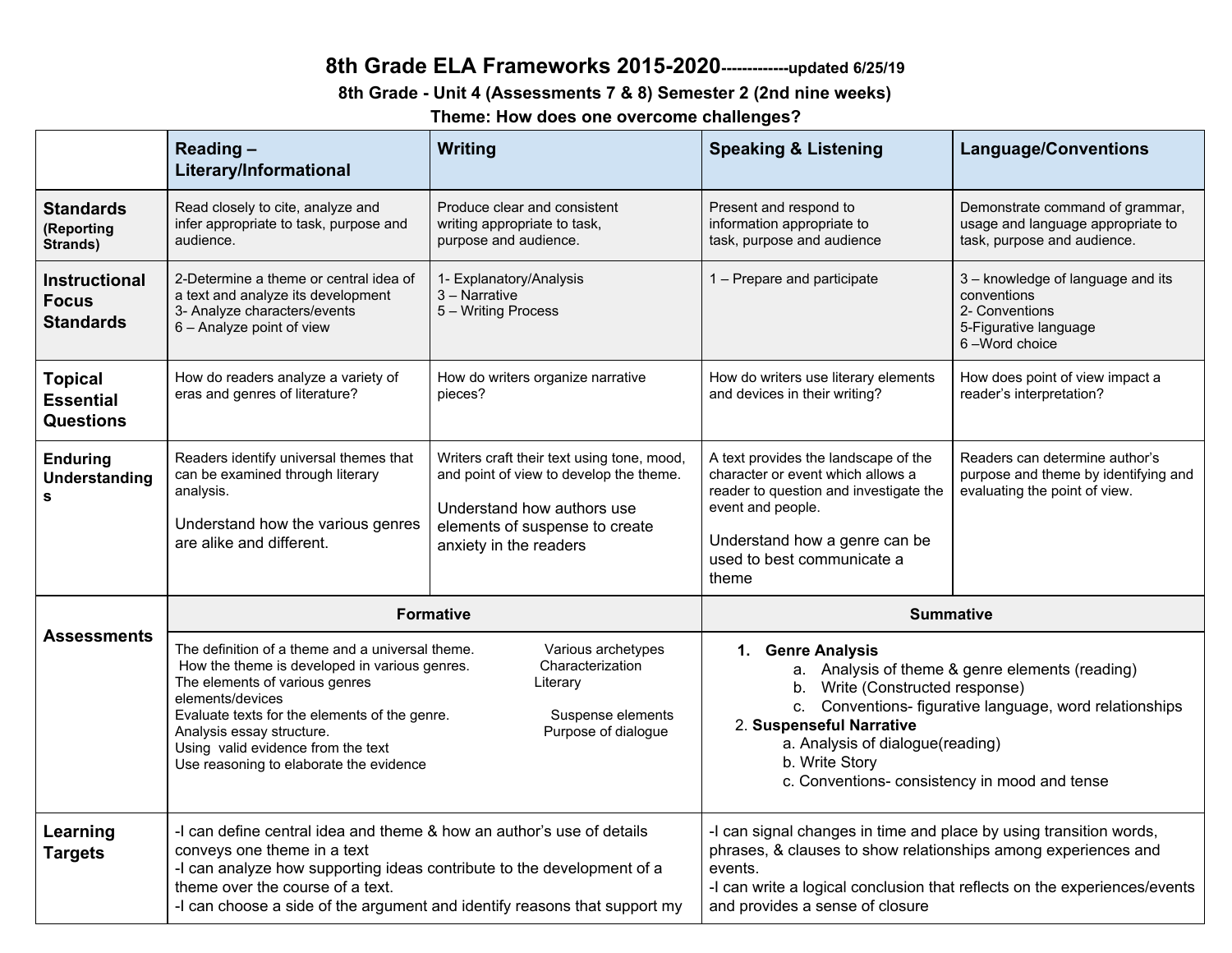|                           | choice.<br>presented in the source.<br>action and/or provokes a decision<br>and reasoning (analysis).<br>supporting details with transitions, and provide a concluding<br>statement/section that supports my argument.<br>story in motion.<br>develop a storyline where one event logically leads to another.<br>(create mind pictures). | -I can determine the credibility of a source and the accuracy of the details<br>-I can analyze how a particular incident in a story or drama propels the<br>-I can recognize how making a change to one line of dialogue or one<br>incident could affect the actions, aspects of a character, or decisions<br>-I can support my argument with textual evidence ("word for word" support)<br>-I can acknowledge counterclaims (opposing claims) in my argument.<br>-I can present my argument in a formal style that included an introduction,<br>-I can engage the reader by introduction the narrator (first, second or third<br>person point of view), characters, setting, and the event that starts the<br>-I can use narrative techniques (dialogue, pacing, description, reflection) to<br>-I can use descriptive words and phrases that appeal to the senses,<br>capture action, and help my reader understand the experiences and events | -I can define and identify various forms of figurative language and<br>distinguish between literal language and figures of speech<br>-I can recognize word relationships and use the relationships to further<br>understand multiple words (e.g., sympathetic/apathetic).<br>-I can recognize the difference between denotative meanings (all<br>words have a dictionary definition) and connotative meaning<br>-I can create sentences with verbs in the active voice and in the<br>passive voice to achieve a particular effect.<br>-I can create sentences with verbs in the conditional mood, and<br>subjunctive mood to achieve a particular effect.<br>-I can determine when to capitalize words (e.g., proper nouns, "I", first<br>word in a sentence).<br>-I can determine when to use a comma or commas to indicate a pause<br>or a break.<br>-I can determine when to use an ellipsis to indicate a pause or a break<br>-I can determine when to use a dash or dashes to indicate a pause or<br>a break<br>-I can use an ellipsis to show when words I am quoting are left out in<br>the middle or at the end of a sentence<br>-I can identify misspelled words and use resources to assist me in |                                       |
|---------------------------|------------------------------------------------------------------------------------------------------------------------------------------------------------------------------------------------------------------------------------------------------------------------------------------------------------------------------------------|--------------------------------------------------------------------------------------------------------------------------------------------------------------------------------------------------------------------------------------------------------------------------------------------------------------------------------------------------------------------------------------------------------------------------------------------------------------------------------------------------------------------------------------------------------------------------------------------------------------------------------------------------------------------------------------------------------------------------------------------------------------------------------------------------------------------------------------------------------------------------------------------------------------------------------------------------|-------------------------------------------------------------------------------------------------------------------------------------------------------------------------------------------------------------------------------------------------------------------------------------------------------------------------------------------------------------------------------------------------------------------------------------------------------------------------------------------------------------------------------------------------------------------------------------------------------------------------------------------------------------------------------------------------------------------------------------------------------------------------------------------------------------------------------------------------------------------------------------------------------------------------------------------------------------------------------------------------------------------------------------------------------------------------------------------------------------------------------------------------------------------------------------------------------------|---------------------------------------|
| Vocabulary<br>Suggestions | Analysis / Analyze<br>Interpretation<br>Introduce<br>Organize<br>Develop<br>Define<br>Convey<br>Capture                                                                                                                                                                                                                                  | Tier <sub>2</sub><br>Cite<br>Inference<br>Compose<br>Decide<br>Narrate<br>Predict<br>Provoke                                                                                                                                                                                                                                                                                                                                                                                                                                                                                                                                                                                                                                                                                                                                                                                                                                                     | Tier <sub>3</sub><br>Point of View<br>Figurative Language<br><b>Style</b><br>Adjectives: comparative and superlative<br><b>Tense</b><br>Story elements: Characterization, Conflict, Plot/Plot-line, Dialogue,<br>Resolution, Climax, Episode<br>Subordinate character                                                                                                                                                                                                                                                                                                                                                                                                                                                                                                                                                                                                                                                                                                                                                                                                                                                                                                                                       | Author's purpose<br>Suspense<br>Theme |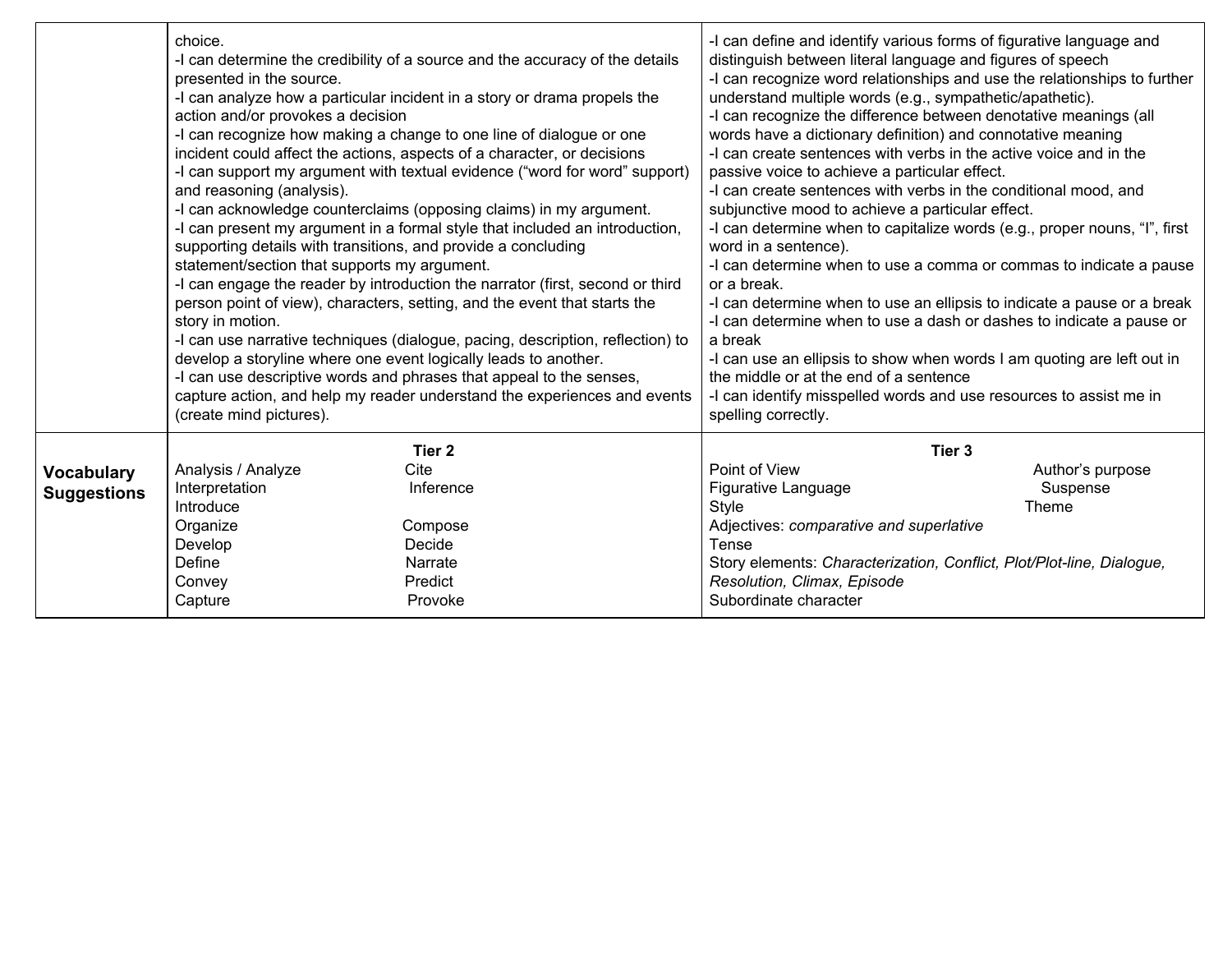| Recommended<br><b>Text</b> | <b>Study Sync Skill lessons:</b><br>• Skill-Spotlight: Theme (grade 8)<br>Study Sync Texts of various genres (search in library tab) You can also search<br>the library tab by the genre and these titles plus more will show up.<br>Ender's Game (Sci Fi)<br>$\bullet$                                                                                                                                                                                                                                                                                                                                                                                                                                                                                                                        | <b>Study Sync Skill lessons:</b><br>Skill-Character: Abuela Invents the Zero<br>$\bullet$<br>Skill- Character: Across Five Aprils<br>Skill- Character: Lord of the Flies<br>Skill- Writing Dialogue (grade 8)                                                                                                                                                                                                                                                                                                                                                                                                                                                                                                                            |
|----------------------------|------------------------------------------------------------------------------------------------------------------------------------------------------------------------------------------------------------------------------------------------------------------------------------------------------------------------------------------------------------------------------------------------------------------------------------------------------------------------------------------------------------------------------------------------------------------------------------------------------------------------------------------------------------------------------------------------------------------------------------------------------------------------------------------------|------------------------------------------------------------------------------------------------------------------------------------------------------------------------------------------------------------------------------------------------------------------------------------------------------------------------------------------------------------------------------------------------------------------------------------------------------------------------------------------------------------------------------------------------------------------------------------------------------------------------------------------------------------------------------------------------------------------------------------------|
|                            | The Sound of Thunder (Sci Fi)<br>$\bullet$<br>A Wrinkle in Time (Sci Fi)<br>٠<br>Alice in Wonderland (Fantasy)<br>٠<br>A Bridge to Terabithia (Fantasy)<br>$\bullet$<br>Dragonsong (Fantasy)<br>$\bullet$<br>The Odyssey (Mythology)<br>$\bullet$<br>Heroes Every Child Should Know: Perseus (Mythology)<br>$\bullet$<br>Icarus and Daedalus Mythology)<br>$\bullet$<br>A Long Walk to Water (Historical Fiction)<br>$\bullet$<br>Chains (Historical Fiction)<br>$\bullet$<br>Aesop's Fables (Fable)<br>$\bullet$<br>Strange Stories from the Lodge of Leisures (Fables)<br>$\bullet$<br><b>ESL resource ESCALATE:</b>                                                                                                                                                                         | <b>Study Sync Suspense Unit 1</b><br><b>BLAST-Suspense</b><br>Annabel Lee<br>The Monkey's Paw<br>The Bells<br>Sorry, Wrong Number<br>BLAST- When Fear Becomes a<br>Phobia<br>Let 'em Play God<br>A Night to Remember<br>The Raven (9th grade unit)<br>Cujo<br>Lord of the Flies<br>Ten Days in a Madhouse<br>The Tell Tale Heart<br><b>ESL resource ESCALATE:</b>                                                                                                                                                                                                                                                                                                                                                                        |
|                            | Unit 3: The March Toward Freedom<br>The Language of Freedom., 92-93; from The Grand Mosque of Paris, 98-105; I<br>Want to Be a Freedom Rider, 106-107; Talking About Freedom, 108-111;<br>Joe Bailey's Freedom, 112-117<br>Unit 4: Approaching Adulthood<br>The Language of Adolescence, 138-139; Rocker Girl, 143; The Quinceañera Text,<br>144–149; Before They Were Presidents, 150–155<br>Text Evidence: SE: Reading Toolbox: Using Quotations, 111; Sources, 188;<br>Research Toolbox: Check Your Sources, 195; Writing Activity:<br>Search Terms, 213; Research report: Gather Sources, 215<br>TE: Reading Toolbox: Using Quotations, 351; Sources, 610;<br>Research Toolbox: Check Your Sources, 628; Writing Activity:<br>Search Terms, 693; Research report: Gather Your Sources, 699 | Point of view/Purpose: SE: Reading Toolbox: Determining Author's Purpose,<br>98; Features of an Argument, 240; Problem and<br>Solution, 242; Reading an Argument, 254; Writing<br>Activity: Write an Argument, 241; Argument, 255;<br>Analyzing Style Elements: Mood, Tone, and Point<br>of View, 144; Point of View & Narrator, 10, 54, 149<br>TE: Reading Toolbox: Author's Purpose, 312; Reading<br>Toolbox: Features of an Argument, 784; Problem<br>and Solution, 798; Reading an Argument, 831;<br>Writing Activity: Write Both Sides of an Argument,<br>663; Listening Toolbox: Listening to an Argument,<br>794; Analyzing Style Elements: Mood, Tone, and<br>Point of View, 458; Point of View and Narrator,<br>26,<br>158, 469 |
|                            | Narrative organization: SE: Performance Activity: Short Story, 86-89; Writing<br>Activity: Twist Ending, 71; Graphic Novel Panels, 130;<br>Narrative, 149<br>TE: Performance Task: Short Story, 270-271, 274-275,<br>278-279, 282-283, 286; Writing Activity: Twist Ending,<br>227; Graphic Novel Panels, 407; Narrative, 470                                                                                                                                                                                                                                                                                                                                                                                                                                                                  | Narrative Writing: SE: Performance Activity: Short Story, 86-89; Writing<br>Activity: Twist Ending, 71; Graphic Novel Panels, 130;<br>Narrative, 149<br>TE: Performance Task: Short Story, 270-271, 274-275,<br>278-279, 282-283, 286; Writing Activity: Twist Ending,<br>227; Graphic Novel Panels, 407; Narrative, 470                                                                                                                                                                                                                                                                                                                                                                                                                 |
|                            | Plot: SE: Short Story: Point of View, 87, 89; Writing Activity: Twist Ending, 71;<br>Graphic Novel Panels, 130; Narrative, 149<br>TE: Short Story: Point of View, 271; Writing Activity: Twist Ending, 227;<br>Graphic Novel Panels, 407; Narrative, 470<br>Annotate: SE: Reading Toolbox: Determine Central Idea and Details, 104;<br>Summarizing a Text, 33; Summarizing, 198; also see: Making<br>Inferences, 154; Analyzing the Text: Make Inferences, 116, 165;<br>Download (informative), 16, 22, 24, 30, 56, 72, 98, 108, 112, 118,<br>150, 158, 162, 188, 198, 226, 236, 238, 242; Download (narrative), 10,                                                                                                                                                                           | Language: SE: Irony, 68, R78; Idioms, 69, 194, 227; Idiomatic Expressions,<br>221; Vocabulary Strategy: Figurative Language, 59;<br>Language<br>Choice, 24; Poetic Form, 68; Similes, 93, 99; Figurative<br>Language, 58, 147, 156, 230, R62; Vocabulary Strategy, 14,<br>67, 105, 121, 154, 161, 203, 246, R62<br>TE: Irony, 211, 212, 237; Idioms, 2e, 175, 288e, 288o, 299, 616,<br>633, 674, 715f, 723, 745, 805; Vocabulary Strategy: Figurative<br>Language, 181; Activities: Figurative Language, 68, 176, 212,<br>223, 287d, 288i, 346, 441, 494                                                                                                                                                                                 |